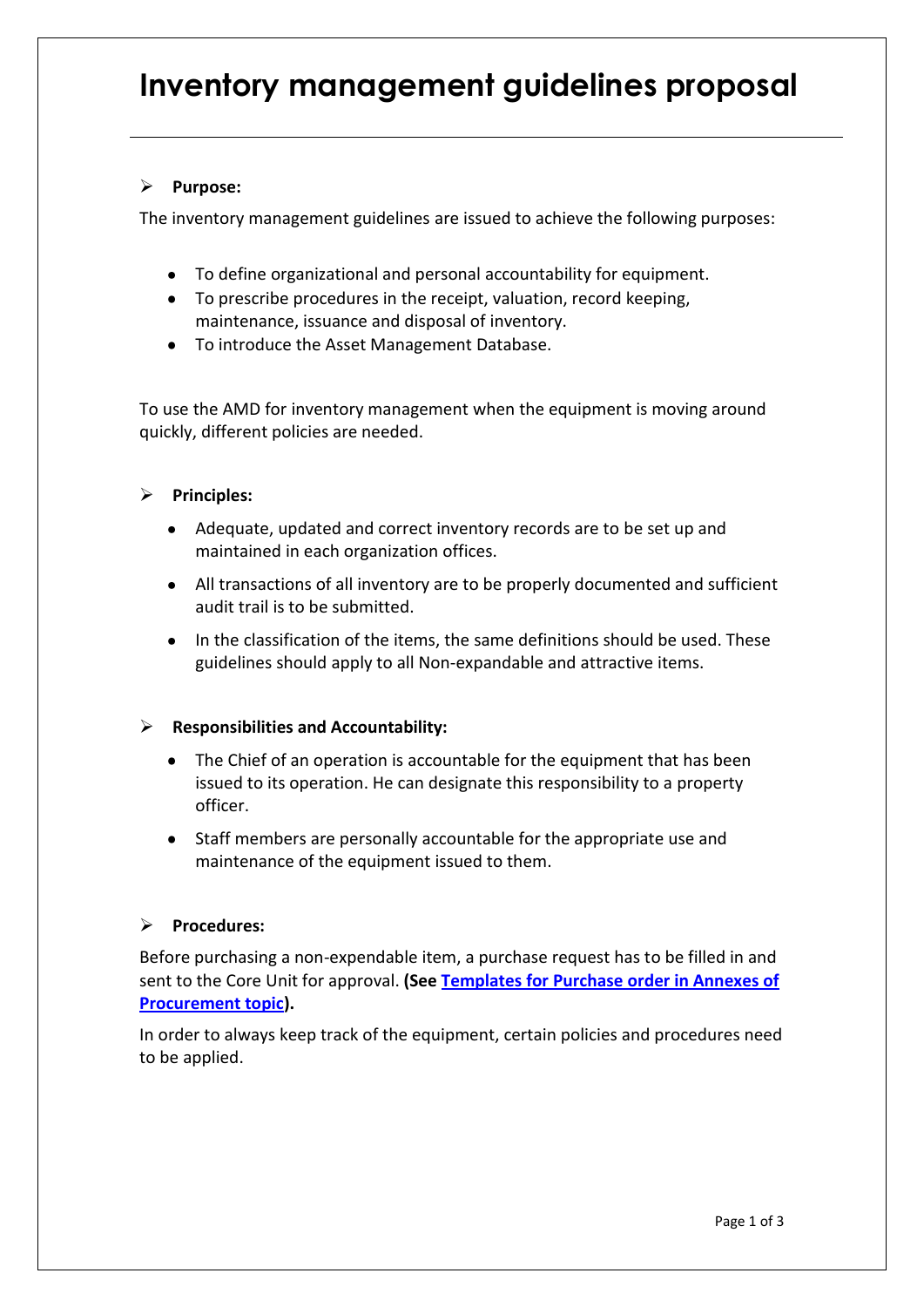# **Inventory management guidelines proposal**

# **Acquisition:**

Newly acquired equipment has to be registered in the AMD. Therefore it needs to be identified by a PO, classified and labelled by organisation's labels and valuated (expendable, non-expendable and attractive items).

## **Valuation:**

Purchased Items should be valuated at acquisition costs, donated items at ate acquisition costs of the donor. Immediately upon arrival items should be inspected.

#### **Issuance:**

Issuance of equipment to the staff has to be recorded, using a **loan form**. On return of the specific item the same form needs to be used.

#### **Transfer:**

Every transfer to an operation / between operations has to be recorded in the AMD and using a **Shipment Report Template.** Within an operation keeping track of the location of equipment lies upon the responsibility of the Chief of the operation.

## **Counting and Reporting:**

Physical count of inventory should be conducted on a monthly basis and sent to the Core Unit. There the reports should be crosschecked with the AMD data.

#### **Disposal:**

As soon as equipment is available for other use, this shall be reported using the disposal form. There the property survey board decides what should be done with the equipment.

Disposal of equipment has to be recorded in the AMD and using a shipment/ donation/ sale/loss form.

## **Handover and return:**

At the end of an operation or on the leave of staff, the handover has to be recorded. The Chief of the Operation has to make sure that leaving staff members return items in appropriate condition.